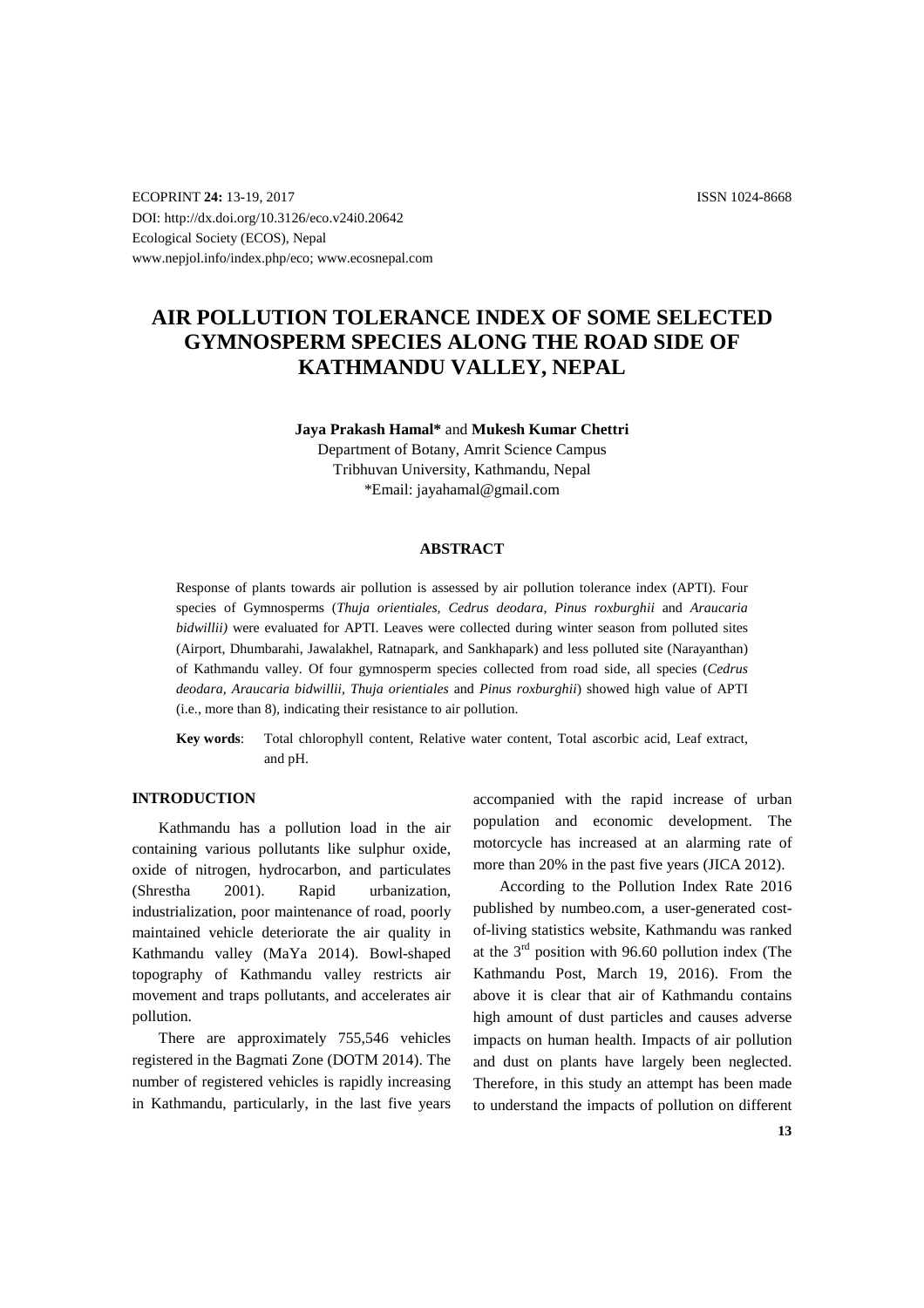physiological parameters of some road side gymnosperms and their air pollution tolerance index.

# **MATERIALS AND METHODS**

Kathmandu valley is located between 27°37'30" N and 27°45'0" N latitude, and 85°15'0" E and 85°22'30" E longitude with 340 sq km area. The valley is bowl-like structure surrounded by high hills and the altitude of valley floor varies between 1300 m and 1400 m. The prominent boundary features of the valley are Phulchowki Hill (2782 m) in South east, Shivapuri (2713 m) in North, Champa Devi (2400 m) in South West and Nagarjun (2100 m) in West.

A sub-tropical type of climate prevails in Kathmandu valley. The mean annual temperature in the Kathmandu valley is 18°C. The coldest month is January with a mean temperature of 10°C. The warmest months are July and August, with an average temperature of 24°C. The valley has an annual rainfall of 1343 mm. The wettest month is July with an average rainfall of about 378 mm. December is the driest month, the average rainfall is less than 2 mm (www.nepal.climatemps.com/precipitation.php).

Polluted and less polluted sites were selected on the basis of frequency of movement of traffic vehicles. Experimental sites with high traffic areas like Airport, Dhumbarahi, and Sankhapark are along the ring road whereas experimental sites like Ratnapark and Jawalakhel are located inside ring road. Narayanthan was selected as a control site because of less traffic and less air pollution.

Leaf samples of *Thuja orientiales, Cedrus deodara, Pinus roxburghii* and *Araucaria bidwillii*  were collected from different polluted and less polluted sites in winter (December-January). Fully matured leaves were collected in the morning around 9 to 10 am and brought to laboratory for physiological analysis.



 **1) Airport 2) Dhumbarahi, 3) Jawalakhel 4) Ratnapark, 5) Shankhapark 6) Narayanthan** 

#### **Estimation of relative water content (RWC)**

RWC was determined according to Barrs and Weatherly (1962). RWC is a ratio of the amount of water in the leaf tissue at sampling to that present when fully turgid. A composite sample of leaf discs was taken and the fresh weight was taken and then leaf was floated on water for up to 24 h. The turgid weight was then recorded, and the leaf tissue was subsequently oven-dried to a constant weight at about 85°C for 24 h. RWC is calculated by using the following formula:

$$
RWC(\%) = \frac{(Fresh weight - dry weight)}{(Turgid weight - dry weight)} \times 100
$$

#### **Chlorophyll**

Chlorophyll estimation was conducted according to Barnes *et al*. (1992). 0.05 g of leaves were cut in smaller pieces and placed in test tubes containing 5 ml DMSO. Test tubes were incubated in a water bath at 60-65ºC for an hour. From preliminary studies this time was judged satisfactory for the full decolorisation of tissues. Cooling at room temperature was followed for 30 min, filtration and absorption measured at 665 nm and 648 nm being the final stages. Blank determination was carried out with DMSO. Absorption measurement was carried out with a Spectrophotometer.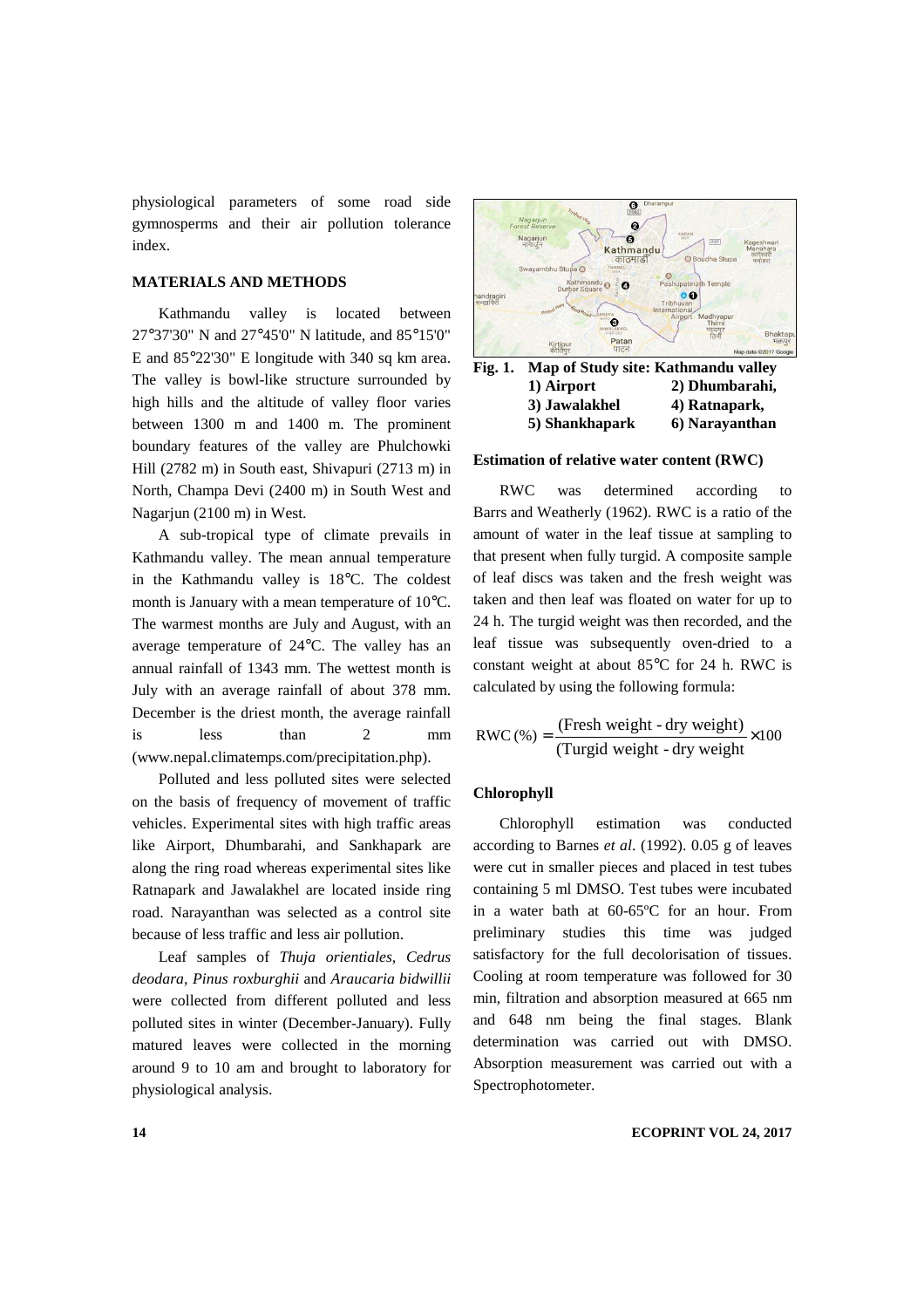Chlorophyll concentration (a, b and total) was expressed as mg/g fresh weight and determined by the following formulae<sup>16</sup> (Barnes *et al.* 1992).

Chlorophyll a  $(mg/g F.W) = (14.85 A_{665} - 5.14 A_{648})$  (1)

Chlorophyll b (mg/g F.W) = 
$$
(25.48 \text{ A}_{665} - 7.36 \text{ A}_{648})
$$
 (2)

Total chlorophyll (mg/g F.W) = (7.49  $A_{665}$  + 20.34  $A_{648}$ ) (3)

# Where:  $A_{665}$  = absorption value at 665 nm

 $A_{648}$ = absorption value at 648 nm

# **Least extract pH**

Leaf-extract pH was determined with pH meter. Five g of a leaf sample was crushed, and 50 ml deionized water was added, the obtained suspension was measured with a pH meter (Apriyantono *et al*. 1989).

### **Ascorbic acid (AA)**

Ascorbic acid content (expressed in mg/g) was measured using spectrophotometric method (Bajaj and Kaur 1981). One g of the fresh foliage was taken, 4 ml oxalic acid EDTA extracting solution was added to it, then one ml of Orthophospheric acid to it. 1 ml 5% tetraoxosulphate acid was added to this mixture, and then 2 ml of ammonium molybdate and 3 ml of water was added. The solution is then allowed to stand for 15 min after which the absorbance at 760 nm is measured with a spectrophotometer. The concentrations of ascorbic acid in the sample then extrapolated from a standard ascorbic acid curve.

# **Air Pollution Tolerance Index (APTI)**

APTI was calculated according to Singh and Rao (1983).

#### $APTI = [A(T+P)+R]/10$

Where A = Ascorbic acid content (mg/g),  $T =$ total chlorophyll (mg/g),  $P = pH$  of leaf extract and  $R =$  relative water content of leaf.

#### **ECOPRINT VOL 24, 2017** 15

#### **Statistical analysis**

The data obtained from the above experiments were statistically analyzed using SPSS version 16. ANOVA followed by Duncan's Multiple range test was conducted to understand significant differences (at  $P = 0.05$ ) among different sites.

#### **RESULTS**

**Total Chlorophyll** in all four species (*Pinus roxburghii*, *Thuja orientialis, Cedrus deodara* and *Araucaria bidwillii*) showed reduction at one or two sites. Total chlorophyll content reduced significantly in *Pinus* at Ratnapark and Shankhapark. Similarly in total chlorophyll (TCH) was reduced in *Thuja* significantly at Shankhpark and Airport. In case of *Cedurus* TCH was reduced significantly  $(P = 0.05)$  at Jawalakhel and Ratnapark area. total chlorophyll in *Araucaria* reduced in all sites than in Narayanthan, a control site.

**Relative water content** was significantly higher (P  $= 0.05$ ) at all polluted sites than in Narayanthan (Table 1). Almost similar pattern for RWC were observed in all species. In *Pinus* and *Thuja* highest RWC was observed at Dhumbarahi and Airport, respectively. But highest RWC was recorded at Ratnapark for both *Cedrus* and *Araucaria*.

**pH** of leaf extract was found to be increased significantly (P = 0.05) in *Pinus roxburghii* at all studied polluted sites*.* In *Thuja* pH reduced significantly at Dhumbarahi. Inconsistent result was seen in *Cedrus* leaf pH, in some sites (Ratnapark and Jawalakhel). At Airport, Dhumbarahi and Shankhapark significant decrease was observed in pH than in Narayanthan. In *Araucaria*, significant decrease in pH of leaf extract was observed at Jawalakhel.

**Ascorbic Acid** concentration in all species increased at most of the polluted sites than in less polluted site Narayanthan. Concentration of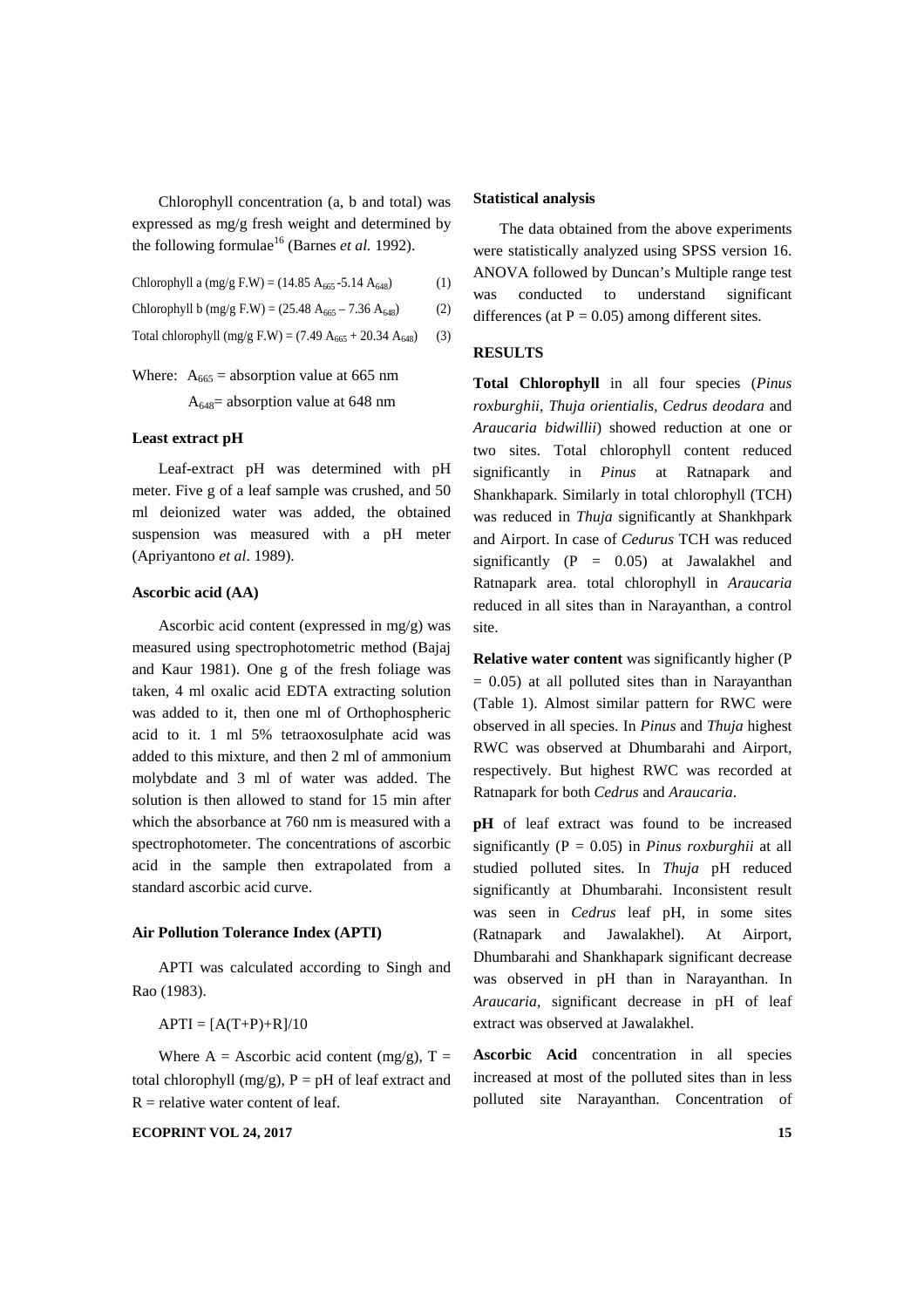Ascorbic acid in *Thuja orientialis* increased significantly at all sites than in Narayanthan (control site). In *Pinus*, significant increase in Ascorbic Acid was recorded at Jawalakhal, Ratnapark and Shankhapark.

**APTI** values at all polluted sites were found to be higher than in less polluted site, Narayanthan. Among the studied gymnosperms, APTI value was recorded more than 8 in all gymnosperms, indicating their ability to withstand pollution.

**Table 1. Mean value ± standard deviation of total chlorophyll (TCH in mg/g), Relative water content (RWC in %), pH, Ascorbic acid (AA in mg/g) and Air pollution tolerance index (APTI) of (A)** *Pinus roxburghii***, (B)** *Thuja orientialis***, (C)** *Cedrus deodara* **and (D)** *Araucaria bidwillii* **at different sampling sites of Kathmandu valley.** 

*(A) Pinus roxburghii* 

| <b>Sites</b> | $TCH \pm SD$        | <b>RWC</b>         | рH                | AA                | APTI                |
|--------------|---------------------|--------------------|-------------------|-------------------|---------------------|
| Airport      | $3.530+0.216 B$     | 83.470±8.909 CD    | $6.210+0.197$ C   | $0.464 + 0.053$ A | $8.801 \pm 0.943 B$ |
| Dhumbarahi   | $3.736 + 0.617 B$   | $85.717 + 5.950$ D | $4.632+0.120 B$   | $0.445 + 0.057$ A | $8.941 + 0.571 B$   |
| Jawalakhel   | $3.645+0.111 B$     | $72.71 + 4.743 B$  | $6.160+0.089$ C   | $0.843 + 0.088$ B | $6.891 + 0.320$ A   |
| Ratnapark    | $0.629 + 0.283$ A   | 77.161+4.831 BC    | $6.160+0.089$ C   | $0.725 + 0.015$ B | $7.505+0.804$ A     |
| Shankhapark  | $0.684 + 0.47$ A    | $77.57 + 5.518$ BC | $6.160+0.089$ C   | $0.832 + 0.065$ B | $7.827+0.940$ A     |
| Narayanthan  | $3.555 \pm 0.586 B$ | $61.36 + 5.428$ A  | $4.294 + 0.164$ A | $0.485 + 0.160$ A | $7.537 \pm 0.376$ A |

**(B)** *Thuja orientialis*

| <b>Sites</b> | $TCH \pm SD$         | <b>RWC</b>           | рH                   | AА                | <b>APTI</b>         |
|--------------|----------------------|----------------------|----------------------|-------------------|---------------------|
| Airport      | $2.364 \pm 0.1234AB$ | $81.799 + 5.510C$    | $6.320+0.17889B$     | $0.465 + 0.053B$  | $8.447 + 0.637$ C   |
| Dhumbarahi   | $3.551 \pm 0.579C$   | 76.814+4.152BC       | $5.300+0.27386A$     | $0.424 + 0.848B$  | $8.093 + 0.459$ BC  |
| Jawalakhel   | $3.665+0.181BC$      | $72.393 + 5.189B$    | $6.464 + 0.25938B$   | $0.716 + 0.1406C$ | $8.138 + 0.577BC$   |
| Ratnapark    | $3.378 + 0.177C$     | $72.393 + 5.28B$     | $6.564 + 0.03578B$   | $0.695 + 0.067C$  | $7.597+0.641ABC$    |
| Shankhapark  | $0.599 + 0.236A$     | $73.824 + 6.45B$     | $6.516 \pm 0.00894B$ | $0.843 + 0.0516D$ | $6.939 \pm 2.109AB$ |
| Narayanthan  | $3.295 \pm 0.585$ BC | $60.205 \pm 1.960$ A | $6.520+0.05814B$     | $0.305 + 0.098A$  | $6.347+0.542A$      |

# **(C)** *Cedrus deodara*

| <b>Sites</b> | $TCH \pm SD$      | <b>RWC</b>        | pН               | AА               | APTI                |
|--------------|-------------------|-------------------|------------------|------------------|---------------------|
| Airport      | $3.128 + 0.461C$  | 72.136+3.361AB    | $4.104 + 0.058A$ | $0.383 + 0.041A$ | $6.677 \pm 1.079$ A |
| Dhumbarahi   | $3.232+0.413C$    | 79.168+6.984CD    | $4.128+0.071A$   | $0.882+0.041C$   | $7.856 + 1.291AB$   |
| Jawalakhel   | $1.085 + 0.132A$  | 84.827+4.976CD    | $5.664 + 0.371C$ | $0.803 + 0.067B$ | $8.907 + 0.800B$    |
| Ratnapark    | $0.672 + 0.0598A$ | $85.435 + 4.128D$ | $5.764 + 0.147C$ | $0.814 + 0.049B$ | $8.705 + 0.414B$    |
| Shankha park | $3.474 + 0.242C$  | 78.168+6.984BC    | $4.128 + 0.071A$ | $0.882 + 0.041C$ | $7.876 \pm 1.283AB$ |
| Narayanthan  | $2.169 + 0.960B$  | $66.403 + 2.002A$ | $4.480+0.268B$   | $0.384 + 0.042A$ | $7.096 + 0.556A$    |

**16 ECOPRINT VOL 24, 2017**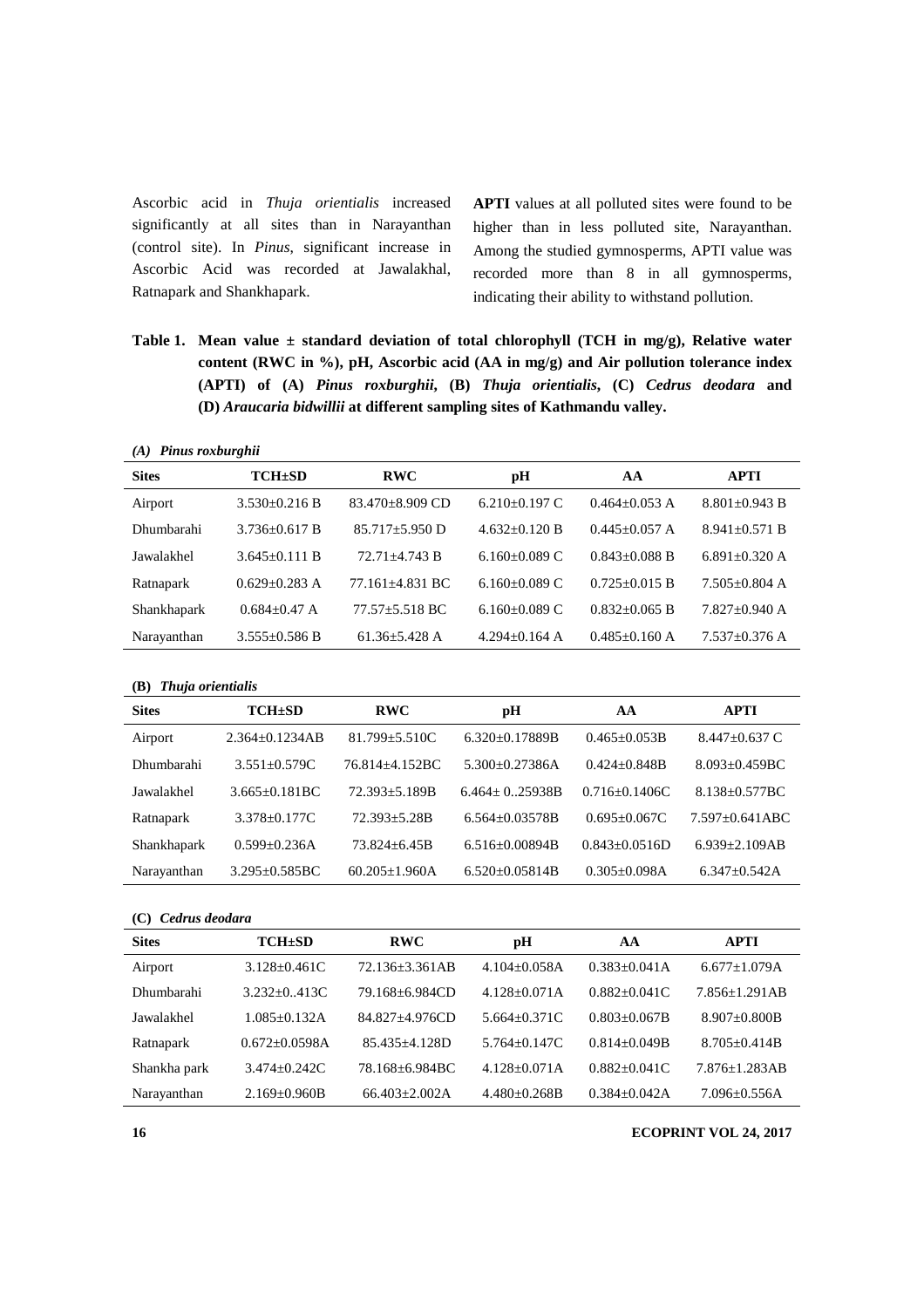**(D)** *Araucaria bidwillii*

| <b>Sites</b> | $TCH \pm SD$        | <b>RWC</b>        | рH                 | AA                  | APTI             |
|--------------|---------------------|-------------------|--------------------|---------------------|------------------|
| Airport      | $0.812 + 0.138$ A   | $86.292 + 4.233C$ | $6.356+0.149B$     | $0.644 + 0.130B$    | $8.861 + 0.694C$ |
| Dhumbarahi   | $2.759 + 0.352 B$   | $85.492 + 5.461C$ | $6.260 + 000B$     | $0.644 + 0.130B$    | $7.026 + 1.417B$ |
| Jawalakhel   | $0.8011 + 0.043A$   | 72.709+7.337B     | $5.776 + 0.251A$   | $0.302 + 0.064A$    | $5.404 + 0.581A$ |
| Ratnapark    | $0.599 + 0.207$ A   | 88.292+4.233C     | $6.248 \pm 0.026B$ | $0.711 + 0.052B$    | $8.648 + 0.805C$ |
| Shankha park | $0.650+0.196$ A     | $86.892 + 2.993C$ | $6.248 + 0.026B$   | $0.644 + 0.130B$    | $8.963 + 0.777C$ |
| Narayanthan  | 3.596 $\pm$ 0.611 C | 52.898±2.389A     | $6.336 \pm 0.187B$ | $0.245 \pm 0.509$ A | $5.576 + 0.514A$ |

Identical letters following the mean value  $\pm$  SD in the vertical column (for each plant species) denote no significance difference among sites at P=0.05 by Duncan's multiple range test followed after ANOVA.

# **DISCUSSION**

Air pollution tolerant index (APTI) is an index that shows capability of a plant to tolerate air pollution. Plants which have higher index value are tolerant to air pollution and can be used to with stand pollution, while plants having low index value show less tolerance and can be used to indicate levels of air pollution (Singh and Rao 1983). All gymnosperm plants under present study showed high APTI value at polluted sites indicating their ability to combat air pollution. To understand APTI value, different physiological parameters like chlorophyll content, ascorbic acid, relative water content and pH were considered. To understand the physiological phenomena related with air pollution tolerance in plant, the above mentioned parameters are discussed below.

Chlorophyll content of plants determines its photosynthetic activity as well as the growth and development of biomass. The chlorophyll content of plant differs from species to species with the age of leaf and also with the pollution level (Katiyar and Dubey 2001). Present study showed that chlorophyll content in all the plants varies with the pollution status of the area. It also varies with the tolerance as well as sensitivity of the plant species, i.e., higher the sensitive nature of the plant species lower the chlorophyll content. High total chlorophyll content was observed in *Pinus roxburghii* even in polluted site and these may be due to its tolerance nature (Beg *et al*. 1990, Jyothi and Jaya 2010).

**ECOPRINT VOL 24, 2017** 17

Ascorbic acid is regarded as an antioxidant found in plants, and influences resistance to a adverse environmental condition including air pollution (Keller and Schwager 1977, Lima *et al*. 2000). Ascorbic acid (AA) is a strong reducing agent and it activates many physiological and defence mechanism. Its reducing power is directly proportional to its concentration (Raza and Murthy 1988, Lewis 1976). Being a very important reducing agent, ascorbic acid also plays a vital role in cell wall synthesis, defense and cell division (Conklin 2001). Present study showed increase in the concentration of ascorbic acid in polluted with respect to the control site in all studied gymnosperms- *Araucaria bidwillii*, *Thuja orientialis, Cedrus deodar* and *Pinus roxburghii.* Increase in ascorbic acid may be due to the increased rate of production of reactive oxygen species (ROS) during photo-oxidation of  $SO<sub>2</sub>$  to  $SO<sub>3</sub>$  (Chaudhary and Rao 1977) or other pollutants. These acids may bind toxic metals in large quantity and help in defence mechanism. Thus higher ascorbic acid content of the plant can be considered as a sign of its tolerance against the pollutants.

Leaf extract pH increased at different sites in the present study. High pH may increase the efficiency of conversion from hexose sugar to Ascorbic acid, while low leaf extract pH showed good correlation with sensitivity to air pollution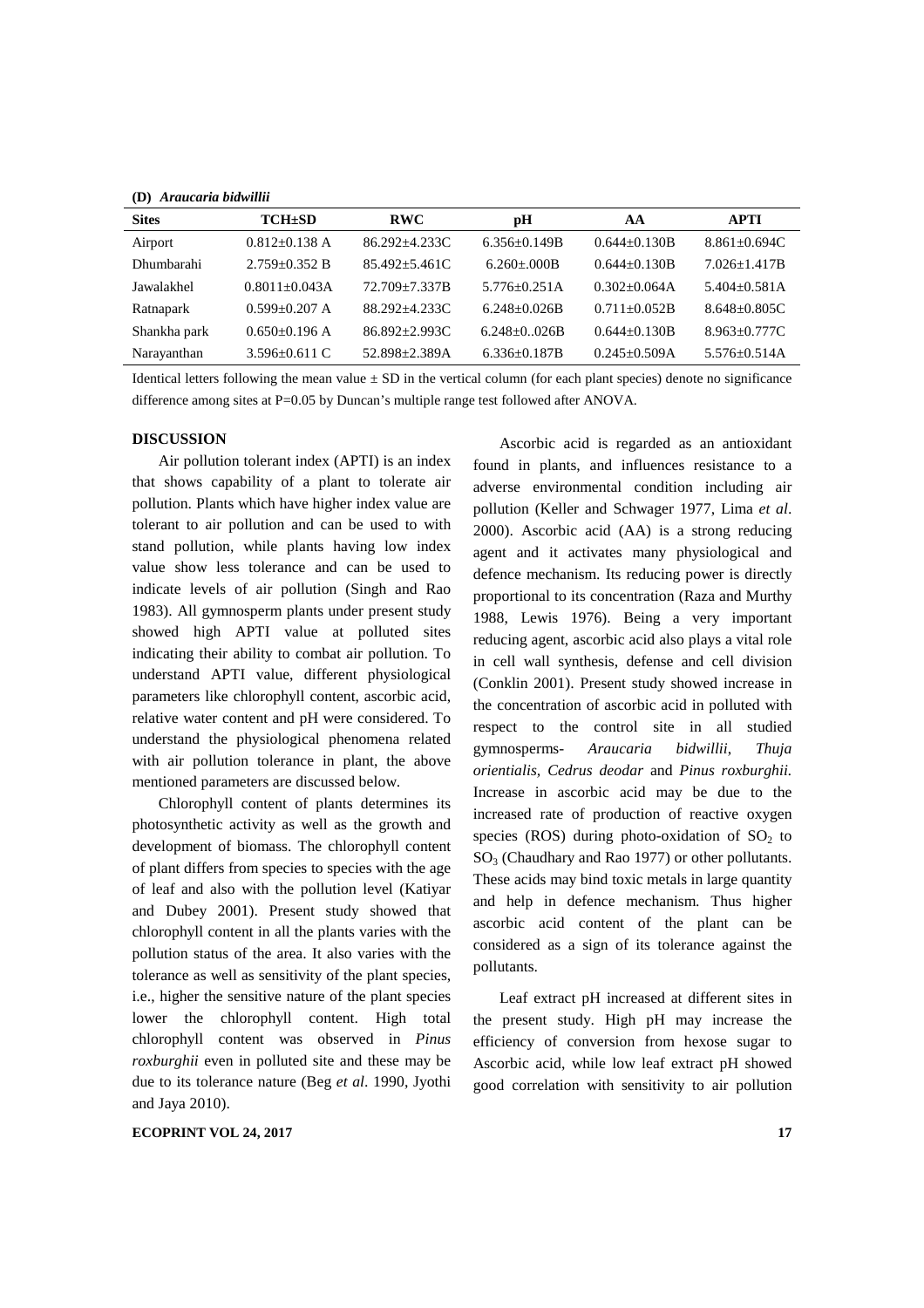(Escobedo *et al*. 2008, Pasqualini *et al*. 2001). Scholz and Reck (1977) have reported that in presence of an acidic pollutant, the leaf pH is lowered and the decline is greater in sensitive species. A shift in cell sap pH towards the acid side in presence of an acidic pollutant might decrease the efficiency of conversion of hexose sugar to ascorbic acid. However, the reducing activity of ascorbic acid is pH dependent being more at higher and lesser at lower pH. Hence increase in the leaf extract pH gives tolerance to plants against pollution.

Only *Pinus roxburghii* showed significant increase in leaf extract pH level as compare to less polluted site Narayanthan. Other studied plants showed insignificant difference or decrease in pH indicating possibility of presence of acidic pollutants in the atmosphere. There are so many factors controlling tolerance in plants. Plants with lower pH are more susceptible, while those with pH around 7 are more tolerant (Bakiyaraj and Ayyappan 2014). From this statement *Cedrus deodara* is more susceptible and others are comparatively more tolerant species.

Relative water content in *Pinus roxburghii, Thuja orientiales, Cedrus deodara,* and *Araucaria bidwillii* increased significantly  $(P = 0.05)$  in all polluted sites than in less polluted site, Narayanthan. Water is crucial prerequisite for plant life. High RWC favours drought resistance in plants (Swami *et al*. 2004). High water content within plant body possibly helps to maintain its physiological balance under stress condition such as exposure to air pollution when the transpiration rates are usually high. It also serves as an indicator of drought resistance in plants. Relative water content (RWC) of a leaf is the water present in it relative to its full turgidity. Relative water content is associated with protoplasmic permeability in cells causeing loss of water and dissolved nutrients, resulting in early senescence of leaves (Agrawal and Tiwari 1997). High relative water content in plants under polluted condition might be an strategy of tolerant species of plants to withstand pollutants.

From the study it can be concluded that *Pinus roxburghii, Thuja orientiales, Cedrus deodara* and *Araucaria bidwillii* have high APTI and hence they can withstand air pollution along the roads in Kathmandu. These plants mostly adjusted their physiology by increasing total chlorophyll content, ascorbic acids content, pH and relative water content.

# **REFERENCES**

- Abida, B. and S. Harikrishna. 2010. Evaluation of some tree species to absorb air pollutants in three industrial locations of South Bengaluru, India. *E-Journal of Chemistry* **7(S1):**51-56.
- Agrawal, S. and S.L. Tiwari. 1997. Susceptibility level of few plants on the basis of air pollution tolerance index. *Indian Forester* **1(2):**319-322.
- Apriyantono, A., D. Fardiaz, N.L. Puspitasari and B.S. Sedarnawati.1989. *Analysis Pangan*. Bogor: IPB Pr.
- Bajaj, K.L. and G. Kaur. 1981. Spectrophoto metric determination of Ascorbic Acid in vegetation and fruits. *Analyst* **106:**117-120.
- Bakiyaraj, R. and D. Ayyappan. 2014. Air pollution tolerance index of some terrestrial plants around an industrial area. *International Journal of Modern Research and Reviews* **2:**1- 7.
- Barnes, J.D., L. Balaguer, E. Manrique, S. Elvira and A.W. Davison. 1992. A reappraisal of the use of DMSO for the extraction and determination of chlorophylls a and b in lichens and higher plants. *Environ. Exp. Bot*. **32:**85-100.
- Barr, H.D. and P.E. Weatherley. 1962. A reexamination of the relative turgidity technique for estimating water deficit in leaves. *Aust. J. Biol. Sci.* **15:**413-428.
- Beg, M.U., M.H. Farooq, S.K. Bhargava, M.M. Kidwai and M.M. Lal. 1990. Performance of trees around a thermal power station. *Environ. Ecol.* **8:**791-797.